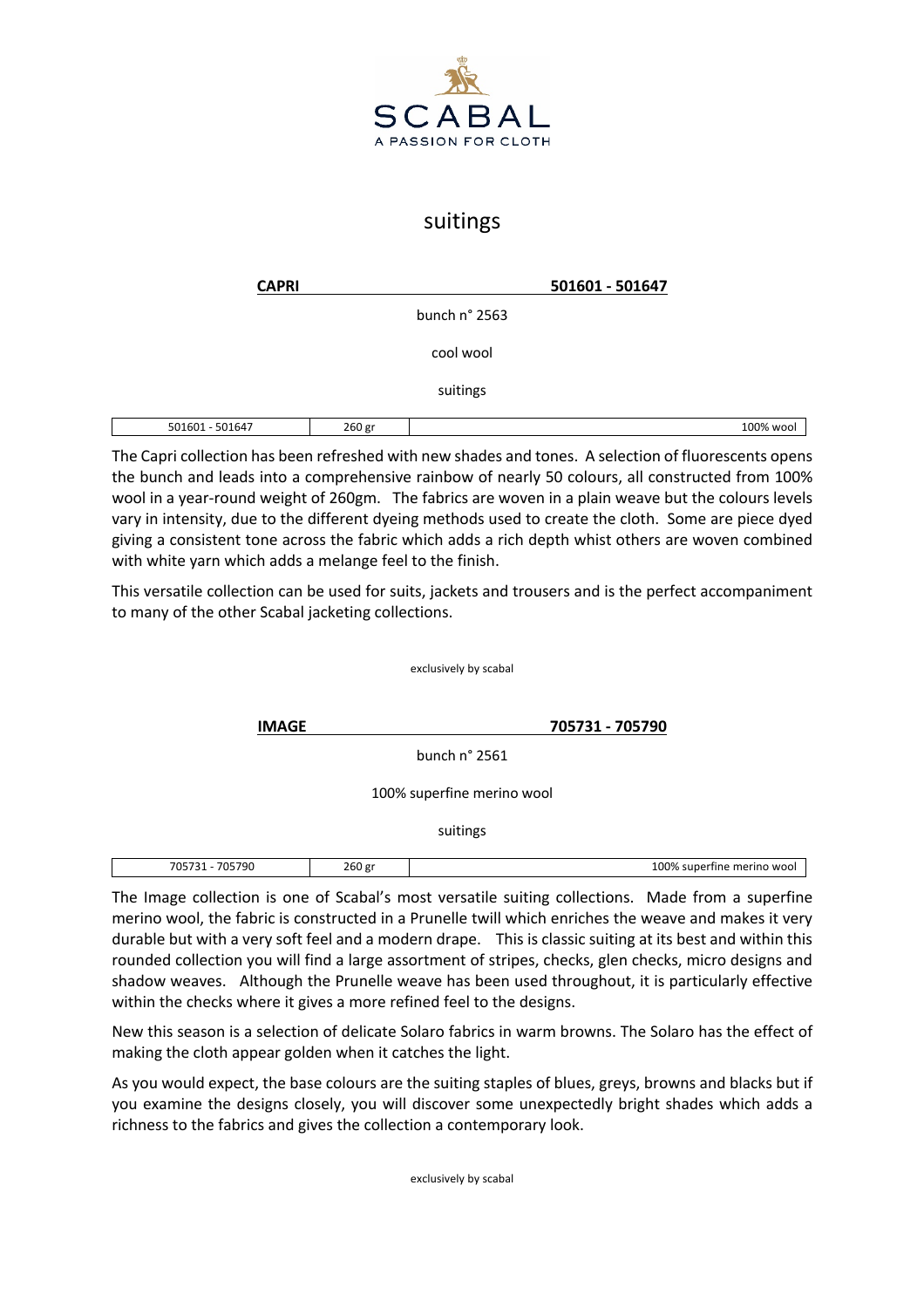

|                 | <b>SILVER CLOUD</b> |               | 754301 - 754333 |                       |
|-----------------|---------------------|---------------|-----------------|-----------------------|
|                 |                     | bunch n° 2559 |                 |                       |
|                 |                     | super 120's   |                 |                       |
|                 |                     | suitings      |                 |                       |
| 754301 - 754333 | 240 gr              |               |                 | 100% super 120's wool |

Silver Cloud is a concise collection of suiting fabrics which has the perfect balance between understated subtlety and surprising colour. Constructed from 100% Super 120's wool it feels fine and light and its dry hand feel makes it perfect for suiting in the warmer months.

Designs are refined and tasteful, checks, houndstooth, semi plains and shadow checks open the collection in shades of blues and greys and blacks. This leads into a rainbow of coloured plains, purple, green, deep burgundy and rich browns all feature, ideal for the more adventurous tastes.

exclusively by scabal

**WIZARD 754341 – 754352**

bunch n° 2564

comfort natural stretch super 170's

suitings

| 75.42.44<br>--<br>5434<br>י ≻ ⊥∩<br>ーココム<br>– . <i>. .</i> | 240 gr | $00\%$<br>70′<br>super<br>wool |
|------------------------------------------------------------|--------|--------------------------------|
|                                                            |        |                                |

For the ultimate in luxury comfort the new Wizard collection is as magical as its name suggests. This exclusive capsule is made from 100% Super 170's wool producing an exquisitely soft fabric however what makes it different is the introduction of a **two-way natural stretch** created purely by the skills of the weavers and finishers at the mill.

Ideal for both suits and trousers Wizard provides the perfect fabric for gentlemen looking for a comfort first approach without losing the sartorial look and luxury element expected from a Scabal fabric.

exclusively by scabal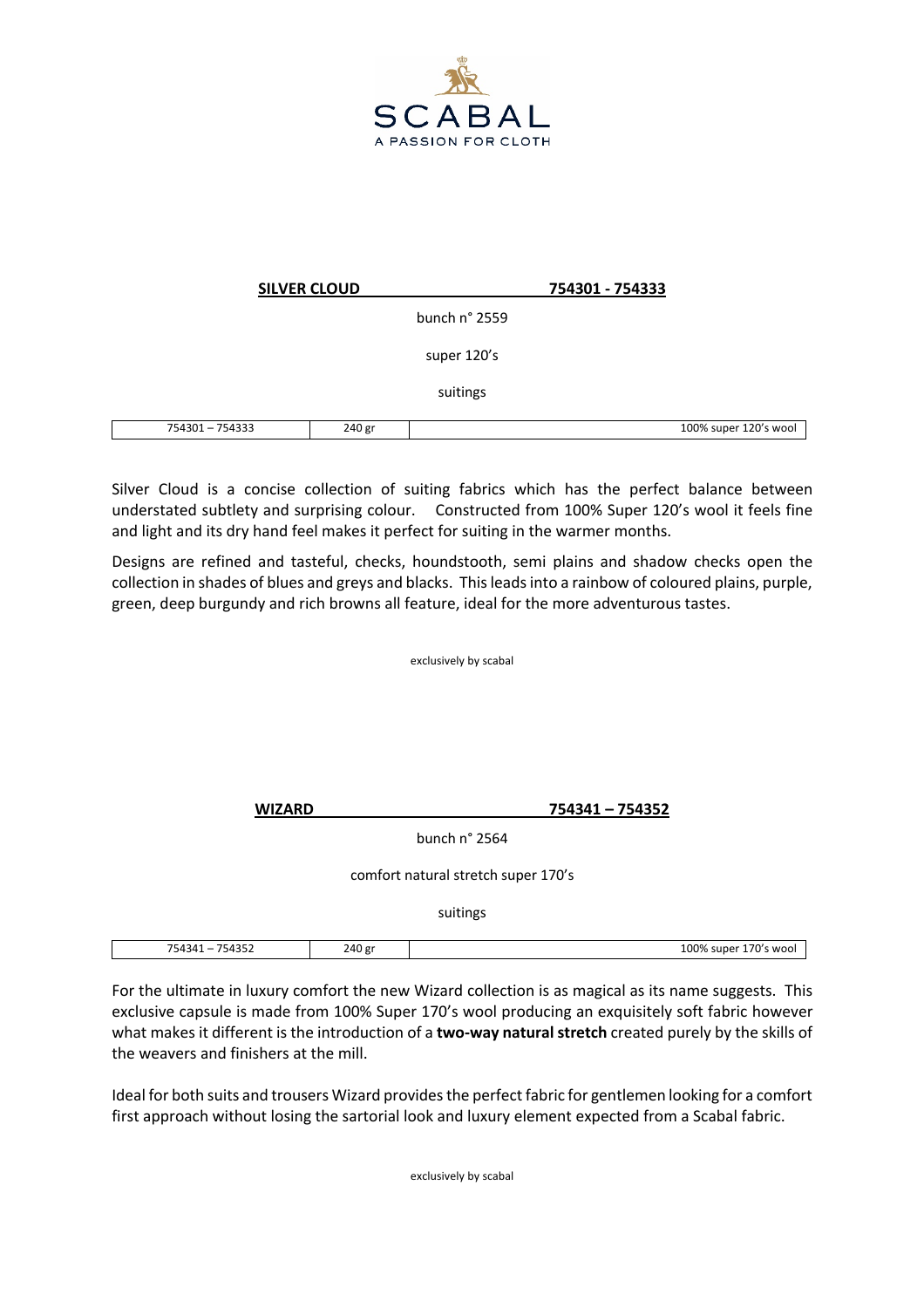

## jacketings

**AMALFI 853091 - 853115**

bunch n° 2560

summer jacketings

| 853091 - 853095 | 250 gr | 38% wool - 34% silk - 28% linen        |
|-----------------|--------|----------------------------------------|
| 853096 - 853099 | 240 gr | 38% wool - 34% silk - 28% linen        |
| 853100 - 853108 | 280 gr | 47% linen - 43% wool - cotton 10%      |
| 853109 - 853111 | 280 gr | 53% polyester - 43% wool - 4% elastane |
| 853112 - 853113 | 300 gr | 99% wool - 1% lycra                    |
| 853114          | 280 gr | 100% cotton                            |
| 853115          | 270 gr | $95\%$ cotton $-5\%$ silk              |

Inspired by the feel of an Italian summer, Amalfi is a small collection of jacketing fabrics. The collection falls into three chapters. The first is a capsule of checks where the combinations of wool, silk, cotton and linen create depth and texture throughout the fabrics. Colours are plentiful red, blues, greens and browns all feature and are cleverly combined with pinks, blacks, greys and whites to give the fabrics a 3D feel.

The collection then becomes more classic in its colour palette with the introduction of some luxury comfort options. These fabrics have a knitted character with a look of pique or herringbone, perfect for lightweight blazers, comfortable and easy to wear.

To close the collection, 2 denim fabrics feature in a mid-blue and a black ideal to create a more casual looking jacket. As you would expect from Scabal this is no ordinary denim, silk has been added to the cotton to create a more deluxe fabric with a softer feel.

exclusively by scabal